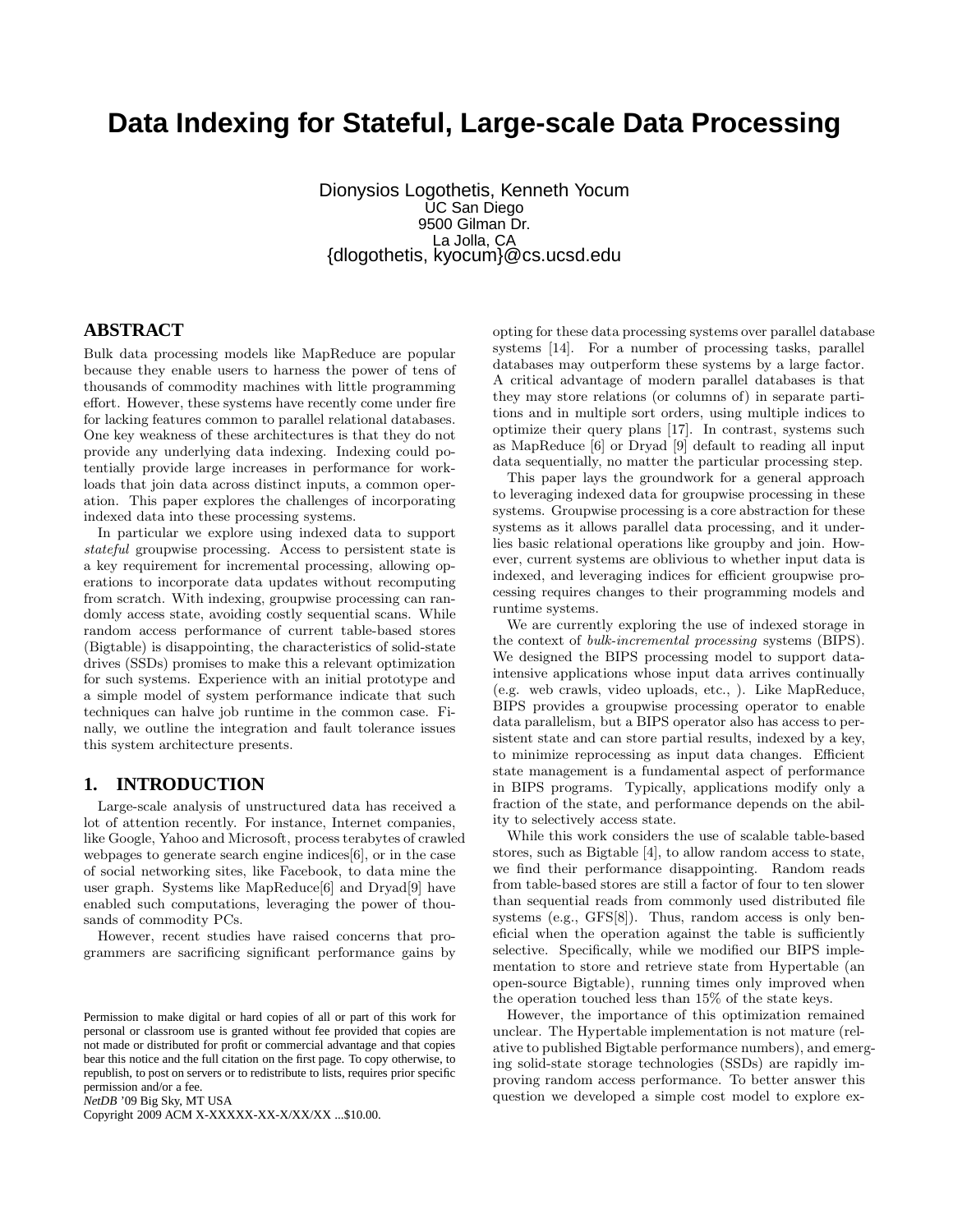

Figure 1: A single logical step of a BIPS dataflow.

pected benefits given the ratio of random to sequential data access performance. Using a simplified table store built directly above an Intel X25-E SSD, we predict that this optimization can significantly drop running times for a range of workloads. Finally, we report on how we handled the key prefetching and fault tolerance challenges such architectures present.

# **2. BACKGROUND AND MOTIVATION**

This paper explores the use of data indexing for groupwise processing in unstructured processing systems. These popular large-scale data processing systems provide flexible but unstructured programming models. The downside to this approach is that the system is largely oblivious to how a user's query or dataflow manipulates data, meaning that most optimizations must be performed in an ad-hoc fashion by individual users.

Even so, most such systems include a groupwise processing construct because it enables data parallelism by allowing processing to proceed in parallel for each group. Groupwise processing underlies the join and groupby relational operations, as well as the reduce function in MapReduce[6]. Upper-layer languages, like Pig [13] and DryadLinq [20], also emulate similar relational operations with groupwise processing.

# **2.1 Stateful groupwise processing**

We use and maintain indexed data as input to a groupwise operator in these non-relational systems by making the operators stateful. The index leverages the definition of the primary key, and sort and partition function that is defined with the groupwise operator.

We are currently exploring the use of such processing in the context of bulk-incremental processing systems or BIPS. The goal of BIPS is to allow for efficient incremental computation of bulk data that arrive periodically (e.g., weekly web crawls). In such applications, some processing steps operate over data in the current batch only (e.g., extracting new hypertext links), while other steps combine new data with data derived from previous batches (e.g., maintaining inlink counts). A basic requirement of incremental processing is state. Here, we focus on the features salient to optimizing stateful groupwise processing with indexed storage systems.<sup>1</sup>

In BIPS, each processing step or stage is a groupwise operator with multiple logical inputs and outputs that contain key-value pairs (or *records*),  $\{k, v\}$ . When an operator executes, it reads records from the inputs, sorts and groups by k, and calls a user-defined *groupwise function*,  $G(\cdot)$ , for each grouping key  $k$ . Critically, BIPS supports incremental functions by giving the function  $G(\cdot)$  access to persis-

| $\mathbf{G}(\text{url},\, F_{state}^{in}[],\, F_{urls}^{in}[])$ |
|-----------------------------------------------------------------|
| newcnt $\leftarrow$ $\ddot{F}_{urls}^{in}.size()$               |
| if $F_{state}^{in}[0] \neq$ NULL then<br>$\overline{2}$         |
| 3<br>newcnt $\leftarrow$ newcnt + $F_{state}^{in}[0].cnt$       |
| $F_{state}^{out}$ .write({url, newcnt})<br>$\overline{4}$       |
| l 5<br>$F_{updates}^{out}$ .write({url, newcnt})                |
|                                                                 |

Figure 2: Pseudocode for a BIPS processing step for maintaining counts of observed URLs.

tent state. We model state as an implicit, loopback flow, adding an input/output flow pair,  $F_S^{in}$  and  $F_S^{out}$ , to the operator. Figure 1 illustrates a groupwise processing stage with  $n = m = 2$  and a loopback flow.

We call a single parallel execution of an operator an *epoch*, and it proceeds similarly to MapReduce. When the stage is ready to execute, the system partitions input data into R sets, and creates R replicas of the operator, assigning each a unique partition. Each replica operator performs a grouping operation on its partition (e.g., a merge sort), and then calls  $G(\cdot)$  for each key. Since state is just another flow, it may also be subjected to these same steps each time the operator executes.

#### **2.2 Efficient state management**

Managing state efficiently is critical to high performance for an incremental system. The state is expected to become big relative to the other inputs, and a naive implementation that treats state as just another input will be grossly inefficient. For example, if one used MapReduce, it would blindly re-process, re-partition, and re-sort state. Instead, BIPS leverages the fact that state has already been partitioned and output in a sorted order during the prior invocation of the operator. Instead, it stores state in partition files. When an operator replica starts, it simply merge-sorts the state partition file with input.

Current unstructured systems read inputs in their entirety. MapReduce provides a full-outer grouping, calling the reduce function for every key present. BIPS, on the other hand, allows users to specify *right-outer groupings* with respect to state and all other inputs. Right-outer groupings only update state records that have matching keys from other inputs, allowing the system to avoid reading all state records. Unfortunately, even if a user specifies a right-outer grouping, a file-based approach will read and write the entire state during processing. As [14] illustrated, this can be a significant overhead.

#### **2.3 Example**

We illustrate BIPS with a single-stage dataflow that maintains the frequency of URLs seen on an input flow. This basic component is found in more sophisticated dataflows such as the one we developed to incrementally compute a web crawl queue [12]. This stateful processing stage has a single input flow that contains URLs extracted from a set of crawled web pages. The grouping key is the URL, the stage maintains state records of the type  $\{url, count\}$ , and the output is the set of URLs and counts that changed with the last input.

Figure 2 shows pseudocode for a groupwise function  $G(\cdot)$ that performs a right-outer grouping with state. The system calls  $G(\cdot)$  for each unique input key, passing the state and

<sup>&</sup>lt;sup>1</sup>A more detailed discussion of BIPS, including the data model and example applications, can be found in [12].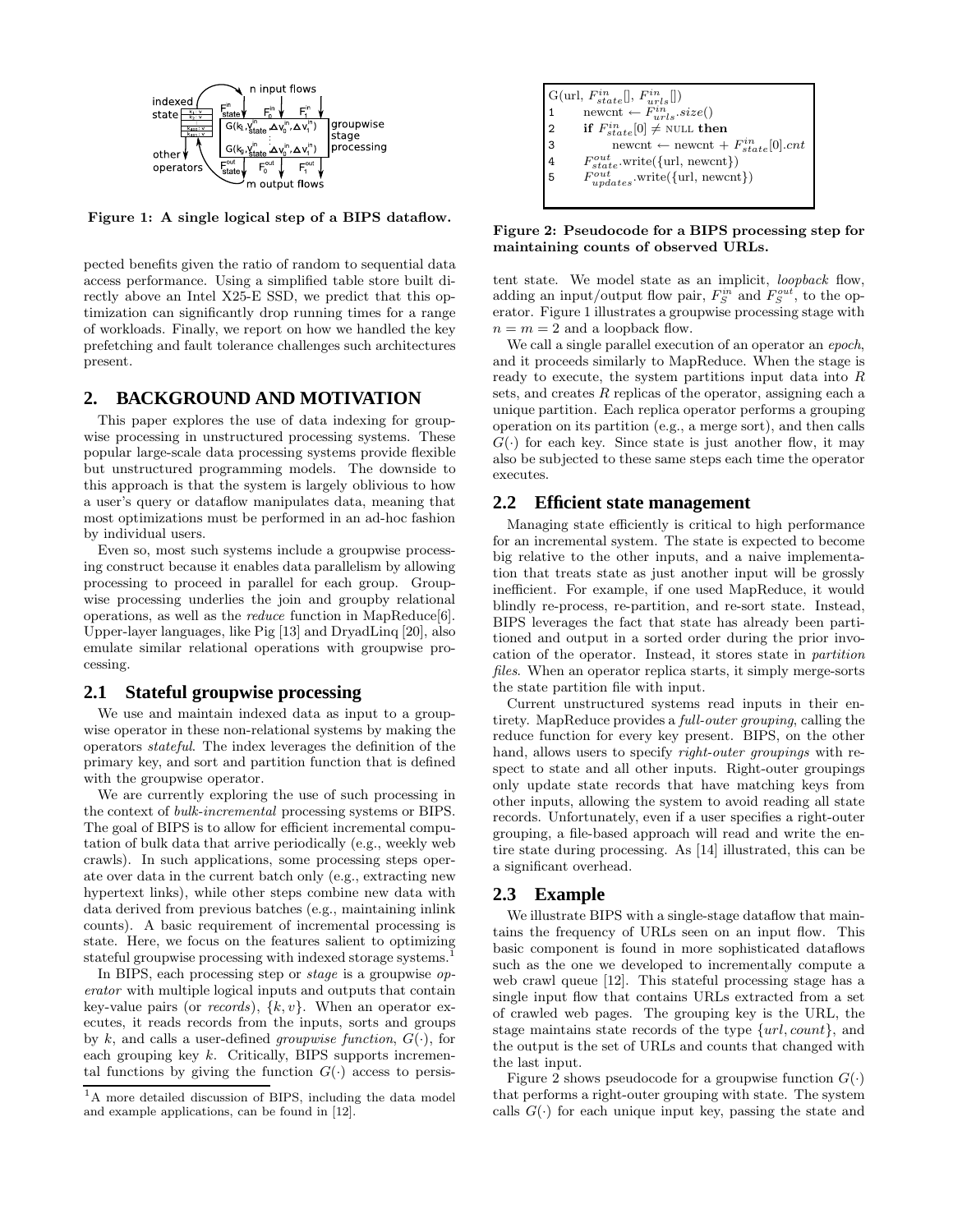input records that share the given key. It counts the new input records, and stores the updated count to state. The function also sends these state changes, the delta, to the output flow for downstream stages to use. Note that in this simple example writes to state are only for records assigned to this replica's partition. In fact, operators may write to keys "owned" by other partitions as well, but those writes are not visible until the next execution epoch.

# **3. GROUPWISE PROCESSING WITH IN-DEXED STATE**

While the current BIPS implementation partitions and sorts state, it must still sequentially read the entire state even if the groupwise processing is extremely selective. This section explores the possibility of storing state in table-based storage systems, like Bigtable, that allow random access. We develop a simple model to predict the relative gain when using table-based storage over sequential scans. This allows us to reason about the impact future table-based storage architectures, such as those built over Solid State Disks (SSDs) with better random access performance, will have on this optimization.

#### **3.1 Using table-based stores**

The default BIPS implementation stores state partition files to distributed file systems, like HDFS, as a sequence of key-value pairs. Accessing a specific key-value pair forces the system to scan all preceding ones. Instead, storage systems like Bigtable appear to be a better match for our purposes. They provide a table abstraction, allowing applications to randomly access individual rows by a key. This reduces the amount of data accessed and may, therefore, result in reduced running time.

Ultimately, their efficacy depends on reading and writing matched keys randomly from the table faster than reading and writing all keys sequentially using a distributed file system. Published Bigtable performance figures indicate a four to ten times reduction in performance for random reads relative to sequential reads from distributed file systems like GFS[8].

To evaluate the efficiency of such systems in managing the state of BIPS operators, we modified the file-based BIPS implementation to store state records to Hypertable[1], an open source implementation of Bigtable. Instead of sequentially reading whole state partition files from HDFS, operator replicas issue random reads to Hypertable only for state records with matching keys in the input. After computing the new state values, they update the corresponding entries in the table.

We compared these two variants to identify the *break-even* hit rate, the hit rate below which the table-based implementation outperforms the file-based implementation. To do so, we ran the application described in Section 2.3 and varied the workload's hit rate, the fraction of state with matching keys in the input. We ran the experiments on a 16-node cluster consisting of Dual Intel Xeon 2.4GHz machines with 4GB of RAM, connected by a Gigabit switch. We pre-loaded the state with 1 million {item, count} records (500MB). Subsequently, we processed a varying number of unique input records. Each input record has a matching record in state and, therefore, changing their number allows us to change the hit rate. For simplicity, we use one data partition and,



Figure 3: Experimental model verification. We compare file-based and table-based state storage. Solid lines correspond to our prototype experiments. Dotted lines show the predicted cost.

hence, one operator replica.

In Figure 3, the solid lines show the running time of the operator replica using both HDFS and Hypertable for storing state as a function of the hit rate. Because HDFS is an order of magnitude faster for retrieving records, using the table is only beneficial when the operator reads less than 17% of the state's keys. Thus, only workloads that update a small fraction of the state will see a performance improvement.

#### **3.2 Predicting the benefits of random access**

While these initial results were disappointing, could adopting systems with more mature implementations (Bigtable) or storage technologies with high random access throughput (SSD's) significantly improve performance? This section describes a cost model that predicts the gain in operator running time of random over sequential state access as a function of (i) the workload hit rate, and (ii) the relative performance of random to sequential reads of the underlying storage system.

Because BIPS performs grouping in parallel, we model the running time of a single operator replica. We assume the operator replica has access to state  $S$  with  $N<sub>S</sub>$  records and one input I with  $N_I$  records. We use  $N_{S\bowtie I}$  to denote the number of records in the state with matching keys in the input. The operator replica can access data sequentially or randomly at specific rates. We use  $R_{seq}$  ( $R_{ran}$ ) and  $W_{seq}$  $(W_{ran})$  to denote the rate in records/sec at which the system can read and write data sequentially (randomly).

An operator groups state and input in two steps. First, it reads the input and sort-merges it with state. It then calls the operator function  $G(\cdot)$  for every group, updating, removing or creating new state records. Here, we consider only the cost of accessing state and do not include the cost of computing the updated state. Therefore, the total cost T of the grouping is:

$$
T = T_{read,I} + T_{sort,I} + T_{read,S} + T_{write,S}
$$

When state is stored as a file,  $T_{read, S}$  reflects the time to read  $N<sub>S</sub>$  records at a rate  $R<sub>seq</sub>$  and  $T<sub>write,S</sub>$  is the time to write all  $N<sub>S</sub>$  records at a rate  $W<sub>seq</sub>$ . When state can be accessed randomly,  $T_{read, S}$  is the time to read  $N_{S\bowtie I}$  records at a rate  $R_{ran}$  and  $T_{write, S}$  is the time to write only the  $N_{S\bowtie I}$  updated records.

A benefit of this simple model is that it only requires knowledge of read, write and sort performance rates and the size of input and state. We parameterized the model by measuring read and write rates of HDFS and Hypertable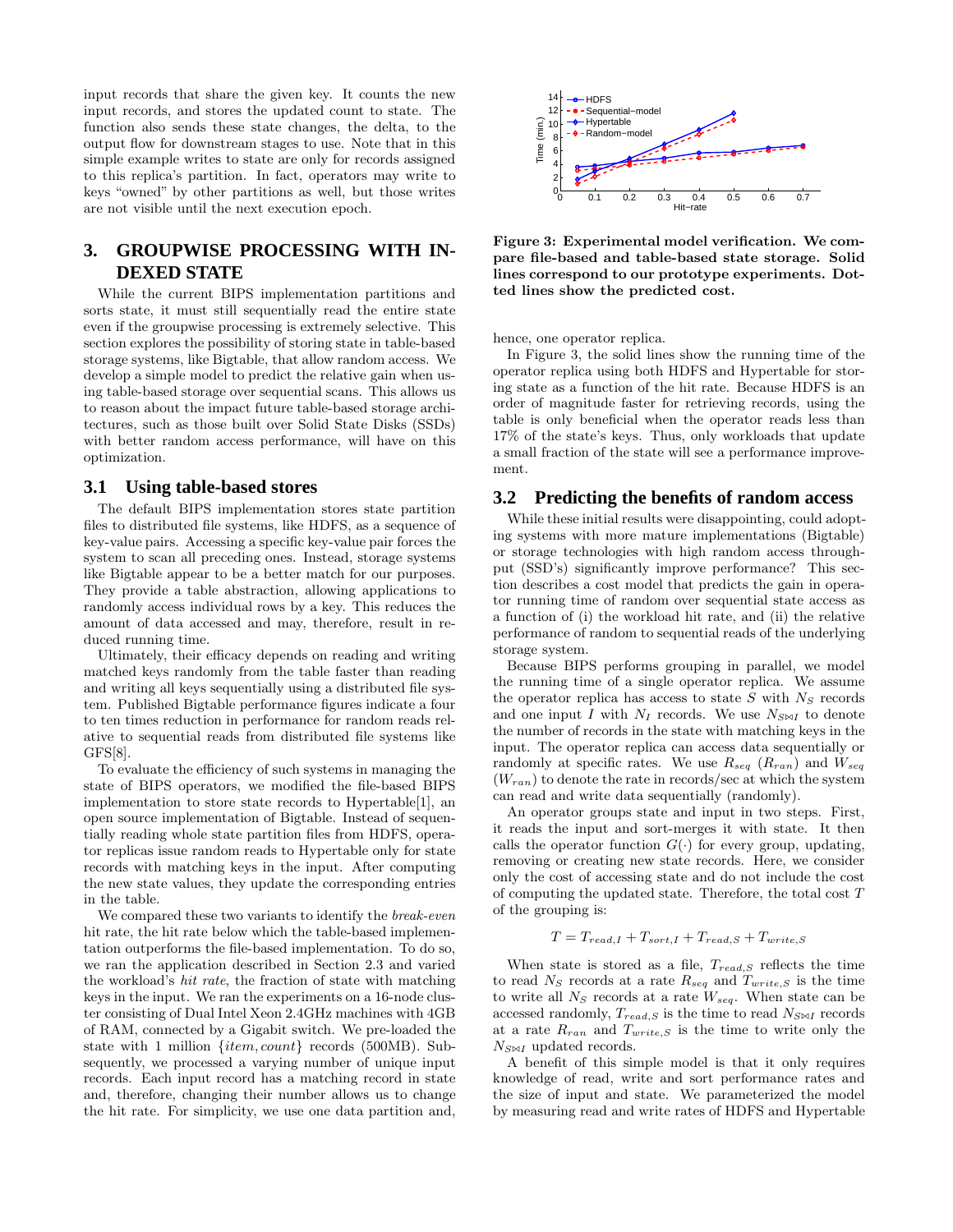

Figure 4: The hit rate required to achieve a given performance gain for different rand/seq read performance ratios. Each line corresponds to different % gain. The vertical lines correspond to the random-to-sequential performance ratios for Hypertable (HT), Bigtable (BT) and the observed performance of our SSD prototype.

on our 16-node cluster using 1 million {item, count} state records. We parameterized the sort cost by measuring the time to sort all records on a single BIPS node. Figure 3 shows both our experimental results and the predicted cost as a function of the hit rate for each state access method. Each data point in the experimental lines is an average of 5 runs. We ran a variety of configurations (not shown) and the predicted cost is, on average, within 90% of the experimental.

The low break-even hit rate observed in Figure 3 is mainly attributed to the performance gap between random and sequential reads. The question that naturally arises is what the performance requirement is for table-based storage to be usable for a wide range of workloads. In Figure 4, we use our model to predict the hit rate (y-axis) below which tablebased storage reduces running time by a certain percentage as a function of the random-to-sequential read performance ratio (x-axis). The different lines correspond to different performance improvements.

This graph allows us to infer the benefits of current and future systems. To do so, we draw vertical lines for the random-to-sequential performance of Hypertable (HT) and Bigtable (BT). While Bigtable, the state-of-art distributed table, closes the gap between random and sequential access performance, it still requires the workload to touch less than 20% of the state to see a 25% improvement in running time.

#### **3.3 Fast random access with** SSDs

Despite the relatively low random read performance in current systems, technological trends in storage devices are promising. Solid State Disks offer one to two orders of magnitude better random read throughput[15] than magnetic disks, closing the gap between random and sequential access performance. Recent work has proposed an architecture for more efficient clusters for data-intensive applications using SSDs [3].

Here, we explore the potential of a SSD-based system for indexed storage. We developed a proof-of-concept indexed storage system that allows selective retrieval of records using the random access capabilities of the file system. We benchmarked our prototype by measuring the time to sequentially read state and the time to randomly read records. The use of the SSD boosts the random-to-sequential read performance ratio to 37%. In Figure 4, this corresponds



Figure 5: Required random read performance for SSDs to be as cost-efficient as disks. The different lines correspond to different ratios, R, of the cost per capacity between SSDs and disks.

to a 65% break-even hit rate, indicating that indexed storage may even benefit workloads that update the majority of their state. Note that the raw random-to-sequential ratio of our SSD, obtained from the manufacturer datasheet, is in fact 55%. We expect that with better file system support for SSDs, an indexed storage system will approach the raw performance, widening the range of workloads that benefit from indexed state.

Unfortunately, SSDs high random read rates come at considerable monetary cost; the cost per capacity of an SSD is up to 30 times higher than traditional disks [15]. However, recent studies have shown that SSDs can challenge the costefficiency of traditional disks [15, 3] in terms of cost per bandwidth. For random reads SSDs may deliver up to 50 times more bandwidth per dollar than disks [15].

Here we compare the cost-efficiency of a SSD-based system that can access a fraction of the state randomly to a diskbased system that accesses the whole state sequentially. We model cost efficiency as the cost of the system per performance delivered. The cost is defined as price per capacity or C. We measure performance in terms of job throughput. Using the notation from Section 3.2, if  $T_{read,S}$  is the time to access state, then job throughput is equal to  $1/T_{read,S}$ . Note that unlike Section 3.2, here we compare the time to read  $N<sub>S</sub>$  records sequentially on a disk-based system to the time to read  $N_{\text{S} \bowtie I}$  records randomly on a SSD-based system. We can access state sequentially at a rate  $R_{seq, HDD}$  and randomly at a rate  $R_{ran,SSD}$ . By setting the job throughput of the two alternatives equal to each other, we can then solve for the read rate of the SSD required to make SSD's as cost efficient as disks:

$$
\frac{C_{SSD}}{R_{ran,SSD}/h} = \frac{C_{HDD}}{R_{seq, HDD}}
$$

where  $h = N_{S\bowtie I}/N_S$  is the hit rate.

Figure 5 shows the random read rate required for an SSDbased system as a function of the hit rate. We set the sequential read performance of the disk to 57MB/s, matching the faster disk benchmarked in [15]. Each line indicates a particular cost penalty for using SSD's versus disks,  $R = \frac{C_{SSD}}{C_{HDD}}$ . At this time  $R = 30$ , and the SSD rate must climb steeply as the hit rate increases to remain competitive with disk. Studies have shown that the SSD price per capacity is dropping at a 50% annual decline, faster than that of magnetic disks [10]. Within the next five years it is conceivable that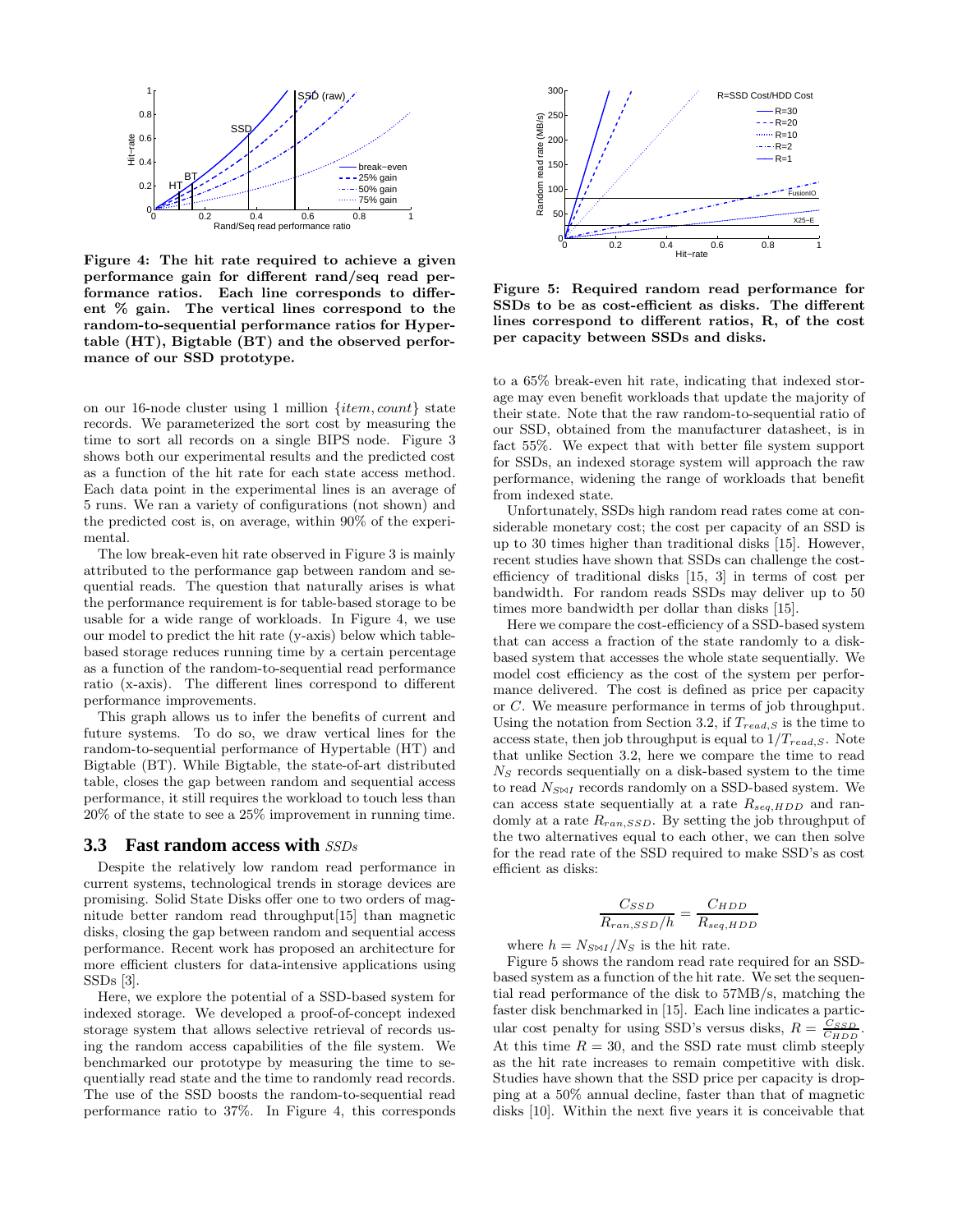SSD's will cost about twice that of disks per unit storage  $(R = 2).$ 

Using this graph we can estimate the hit rate at which SSD's become a cost-effective choice. To do so, we draw horizontal lines to indicate the random read performance of our SSD, the X25-E, and another enterprise-class SSD, the FusionIO device. These rates are obtained from the benchmarks in [15]. The point where the horizontal line intersects a particular cost ratio line  $R$  indicates the breakeven hit rate randomly accessing state with an SSD is more cost efficient than sequentially accessing the whole state with the disk.

Today, even the high-performing FusionIO device is only cost effective when accessing less than 5% of the state. However, if SSD's drop to within a factor of two of disk cost (assuming SSD and disk performance remain constant), SSD's can become cost effective even when accessing a majority or 70% of the state. Thus, while an indexed storage system of a given size benefits from changing disks to SSDs, at current prices it may be better to simply increase the disk count. However, given price trends, we expect SSDs to become a viable alternative to disks for our workloads in the near future. While we have not considered it here, tiered architectures, where SSDs are used as caches or for specialized workloads, rather than long-term storage, may also improve their cost efficiency [11].

# **4. DESIGN ISSUES**

As mentioned previously, these bulk processing systems typically read inputs in their entirety. Incorporating the ability to randomly access inputs (and outputs) affects the manner in which the system performs groupwise processing. While our BIPS prototype supports indexed inputs to store and retrieve state, these techniques apply generally to any groupwise inputs (or outputs) that can be accessed randomly. In particular, the system should pipeline random data retrievals while fetching the other "outer" inputs. At the same time, care must be taken to ensure that the data tables remain consistent during node failures.

# **4.1 State prefetching and caching**

The efficiency of our optimization depends on promptly fetching state with matching keys in the input. While databases can use semantic information (e.g. a select predicate) during query optimization, to identify in advance which part of a relation to read, the unstructured nature of the data prevents BIPS from eagerly fetching state. As in the MapReduce map phase, BIPS extracts keys while processing input data. Thus the keys are known in their entirety only after processing all input.

Our design attempts to reduce the likelihood that operator replicas stall processing while fetching individual key records from state. To achieve this, operators learn the set of keys to fetch while sort-merging inputs (typically called the shuffle in MapReduce). When the system observes a threshold number of keys, it issues a batched read, allowing state retrieval to proceed in parallel with the sort of other inputs. The system places fetched values in a cache, limiting the memory footprint. In the common case, the operator replica finds the state values in the cache as it iterates across found keys; misses fault in the offending state from the table store.

# **4.2 Fault tolerance**

Failures are common in data centers consisting of thousands of commodity PCs. Our system provides failure semantics similar to that of MapReduce and Dryad. Either all operator replicas of a stage complete and the output of the stage is the same as if there was no failure, or the stage fails. However, BIPS must additionally guarantee the consistency of operator state. In particular, after a stage execution, either all state updates are applied, or, in the case of a failed stage, the state is unmodified.

Typically, these systems handle machine failures by restarting failed replicas. Operator replicas write output to a private temporary directory that they move (rename) to the final output directory upon successful completion. They rely on the underlying distributed file system (e.g., HDFS) to atomically rename operator replica output. This allows the execution of backup (or speculative) executions of the same operator replica and ensures that the final output contains data by only one execution.

Using similar techniques for the state partition files would require BIPS to copy the data to the table. To avoid this copy, BIPS applies state updates directly to the table. However, since operator replicas can randomly access and modify only parts of state, failures can leave the system in an inconsistent state. Consider, for instance, an operator replica that fails after updating only part of the state. If the system simply restarts the replica, it will read an incorrect version of the state.

To provide consistent state snapshots, operator replicas label updated state values with a monotonically increasing version number that corresponds to the execution epoch. An operator that runs in epoch  $E$  labels all updated state values with version number E. Therefore, the version of a state value is equal to the epoch during which it was last updated. Notice that different state values can have different versions, since an operator may update only a fraction of the state during an epoch.

An operator replica that runs in epoch  $E$  will read the state value with the highest version number that is less than or equal to  $E - 1$ . This ensures that restarted replicas do not read updates written during the failed execution. Furthermore, because multiple backup replicas can update the same value, BIPS keeps the values written by only one successful backup replica. Note that current table-based stores like Bigtable and Hypertable can support such functionality through logical timestamps. However these systems only support simple range queries on timestamps; we are currently investigating simple extensions for supporting our queries efficiently.

# **5. RELATED WORK**

The right-outer grouping of state and input in BIPS resembles a right-outer join operation. Map-Reduce-Merge[19] is an extension to the MapReduce abstraction that supports relational operations between heterogeneous datasets and can implement joins. In [2], the proposed computation model reduces the communication cost of joins relative to MapReduce. However, neither approach uses an index, resulting in scanning entire input relations.

Our system depends on the ability to selectively read state based on keys. There have been many variants of keyvalue stores, including Distributed Hash Tables (DHTs), like